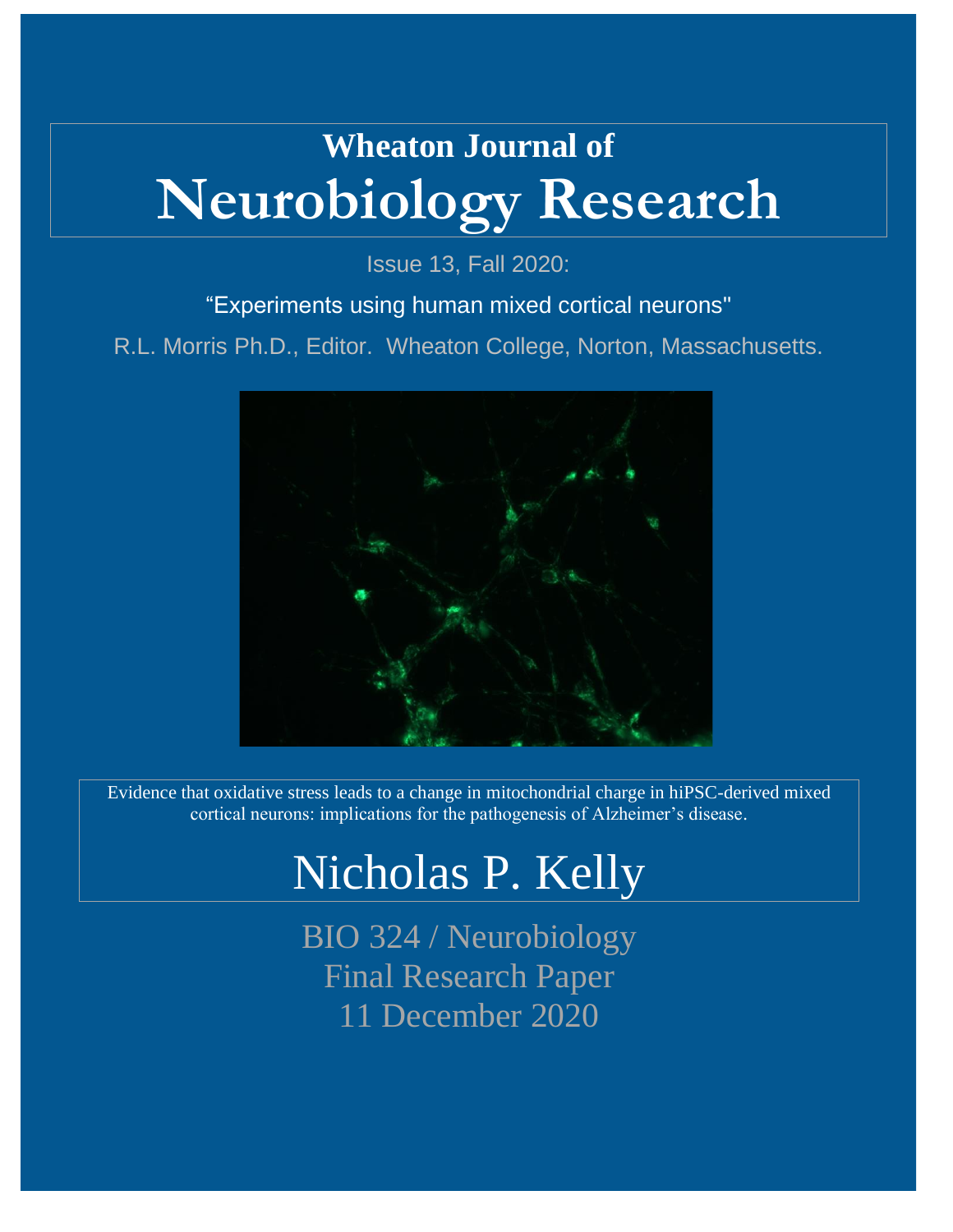# **Evidence that oxidative stress leads to a change in mitochondrial charge in hiPSC-derived mixed cortical neurons: implications for the pathogenesis of Alzheimer's disease.**

Nicholas P. Kelly Final Research Paper written for Wheaton Journal of Neurobiology Research BIO 324 / Neurobiology Wheaton College, Norton Massachusetts 11 December 2020

#### **Introduction**

Dementia is a general term which refers to the degradation in cognitive ability serious enough to complicate activities of daily living (Cenini & Voos, 2019). Alzheimer's disease is the most common type of dementia. It is globally presented in 24 million people ages 65 and older (Cenini & Voos, 2019). Alzheimer's disease is a neurodegenerative disease with subtle onset which leads to eventual impairment of behavioral and cognitive functions (Weller & Budson, 2018). As of 2020, it is the sixth leading cause of death in the United States (Cenini & Voos, 2019). Typically, Alzheimer's disease is characterized by an accumulation of amyloid-beta plaques and tau-tangles in the brain (Moreira et al, 2009). However, recent advances in the study of neurodegeneration suggests that mitochondrial dysfunction plays a heavy role in the pathogenesis of Alzheimer's disease (Wang et al, 2020).

In the current study, we began with human induced pluripotent stem cells (hiPSCs) that were initially differentiated into neural progenitor cells. Further differentiation resulted in human neurons, which are our disease relevant cells (Morris spoken words, September 16, 2020). These neurons were then split up into separate chamber well slides to stimulate various conditions. This system then gave us a suitable environment to begin our experiment. Primarily, our study is focused on the mitochondria that are present in our human neurons. We are interested in oxidative stress and its effect on mitochondria in the mixed cortical neurons present in our culture. Oxidative stress and it's components are critical in determining what sort of factors play a role in developing certain diseases relevant to mitochondrial function. While we know that mitochondrial dysfunction does indeed play an intriguing role in Alzheimer's disease pathogenesis, we still do not know with certainty what causes this sort of dysfunction in human neuronal mitochondria (Moreira et al, 2009).

In order to better understand why some mitochondria may become dysfunctional in aging adults, we tested the hypothesis that oxidative stress leads to a lingering change in mitochondrial charge in mixed cortical neurons in culture. We used human neurons differentiated in culture from hiPSCs that were first stained in dichlorofluorescein (DCF) to quantify cellular oxidative stress (Wang & Joseph, 1999). Next, we stained neurons with rhodamine 123 (R123) to measure membrane polarization in our cell's mitochondria (Scaduto & Grotyohann, 1999). Lastly, these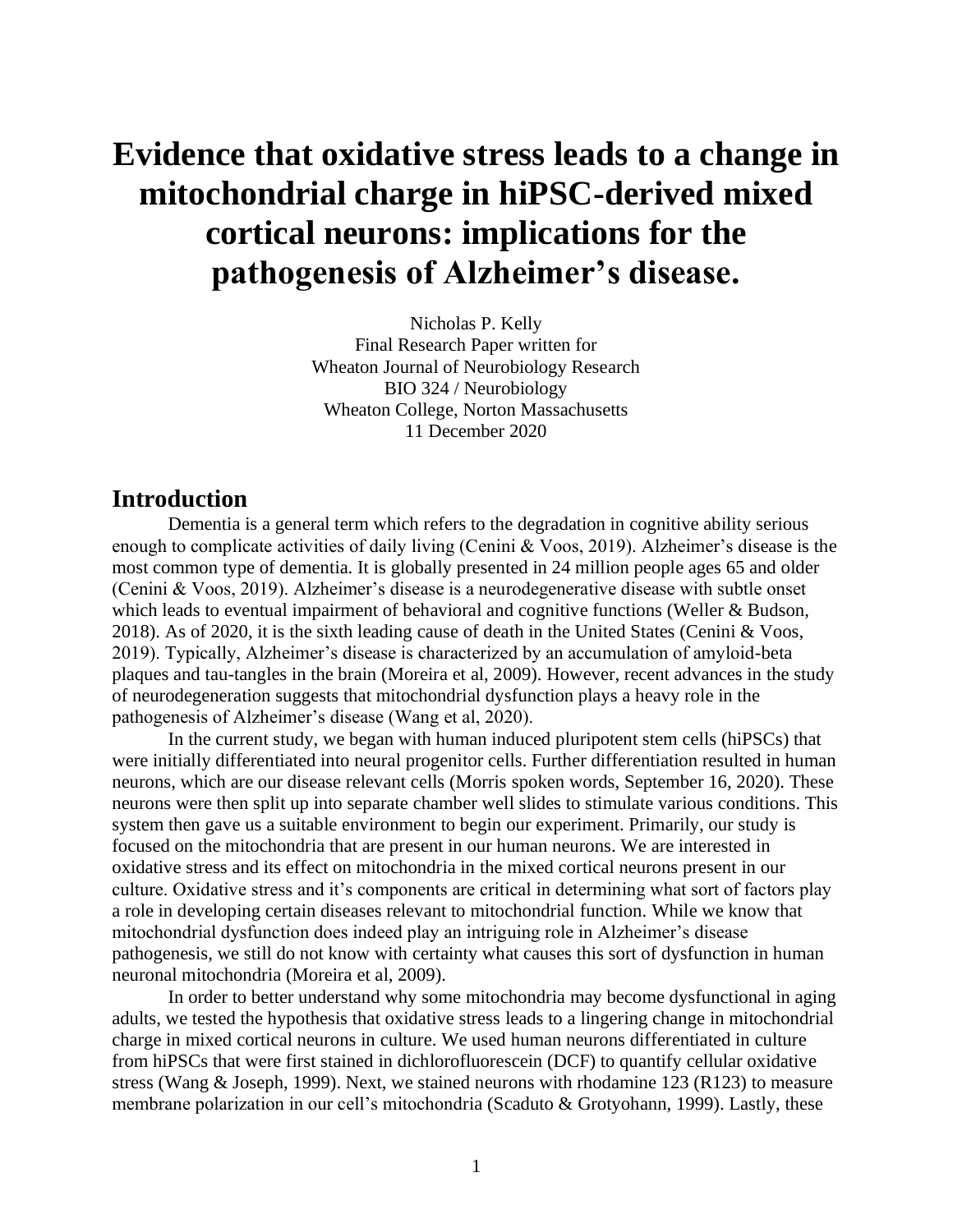cells were imaged with a Nikon Eclipse inverted microscope using both transmitted light microscopy and fluorescence microscopy.

## **Materials and Methods**

Materials: 50mM of dichlorofluorescein (DCF) in DMSO, catalog number D6883-50mg (Sigma-Aldrich), open and made in October of 2018, and 10mg/ml of Rhodamine 123, catalog number R8004, were purchased for use. Images were gathered using a Nikon Eclipse TS100 inverted microscope equipped with phase optics and an LWD 40x/0.55 Ph1 ADL objective a Diagnostic Instruments (DI) Idea 3.0 Mp Color Mosaic camera with a DI 0.5x C-mount adapter driven by DI Spot software version 4.6.1.26 on an Apple iMac7.1 computer using OS X 10.5.8. Primary Culture of Stem Cells: Human Induced Pluripotent Stem Cells (hiPSCs) were obtained through EverCell Bio, INC. located in Natick Massachusetts. hiPSCs were differentiated and grown using standard culture protocols for hiPSCs (Morris, 2020).

Treatment of Cells: The neurons were transferred and plated on a chamber slide and treated through reduction in feeding frequency. A control set of neurons were fed normally every other day according to protocol. An experimental set of neurons were starved for five days until the individual chamber slide wells were re-fed. The experimental set of wells were then refilled and fed with 250ul of L-15 Neuronal Growth Media (L15 NGM) until dyed.

Cell Dyes: The stock solution of 50mM DCF was diluted to create a working solution. A 1:1000 dilution of DCF was transferred into growth media for a target concentration of 50uM. 1.1 ul of DCF was added to 1.1 ml of growth media to create our working solution. 250ul of this working solution was added three times into three individual control wells and incubated in an air incubator at 37° Celsius for 20 minutes to test the dye. The remaining 250 ul of this solution was then added into the experimental well and was incubated fully covered from the light for 20 minutes. Post incubation period, the wells were washed three times using Hanks Buffered Salt Solution (HBSS) and were covered, and then set aside for imaging.

For Rhodamine 123, a 1:20 dilution of the original 10 mg/ml stock was done by adding 10ul R123 into 200ul L-15 media to create a 500ug/ml intermediate stock. A 1:100 dilution was then performed to create a target working stock concentration of 5ug/ml. 6 ul of R123 was added into 600 ul of growth media. 250ul of this solution was then added twice, once into each experimental well. R123 was left in the well and incubated in the air incubator fully covered from the light for 10 minutes. Post incubation period, the treated wells were washed 10 times each. Six of the washes were done with HBSS while the last 4 were done with L-15 without growth factors.

Fluorescence imaging: The individual DCF and R123 stained cells were imaged using a Nikon Eclipse TS100 inverted microscope equipped with phase optics and an LWD 40x/0.55 Ph1 ADL objective, a Diagnostic Instruments (DI) Idea 3.0 Mp Color Mosaic camera with a DI 0.5x Cmount adapter driven by DI Spot software version 4.6.1.26 on an Apple iMac7.1 computer using OS X 10.5.8. The cells were taken from the incubator and imaged quickly to minimize temperature change and light exposure. Images of the cells were first taken using transmitted light microscopy optimized for phase contrast. The image setting for Spot was under "brightfield" with no unique changes to the image attributes. Images were acquired once the cells were in focus and clear. Once the transmitted light images were acquired, the Spot software settings were changed to "GFP" with gain set to 1, exposure set to 500 ms, and gamma set to 0.5. For certain images, the exposure was increased to help outline the fluorescence mitochondria and was noted within the image file name. The light was then shut off and the blue fluorescence light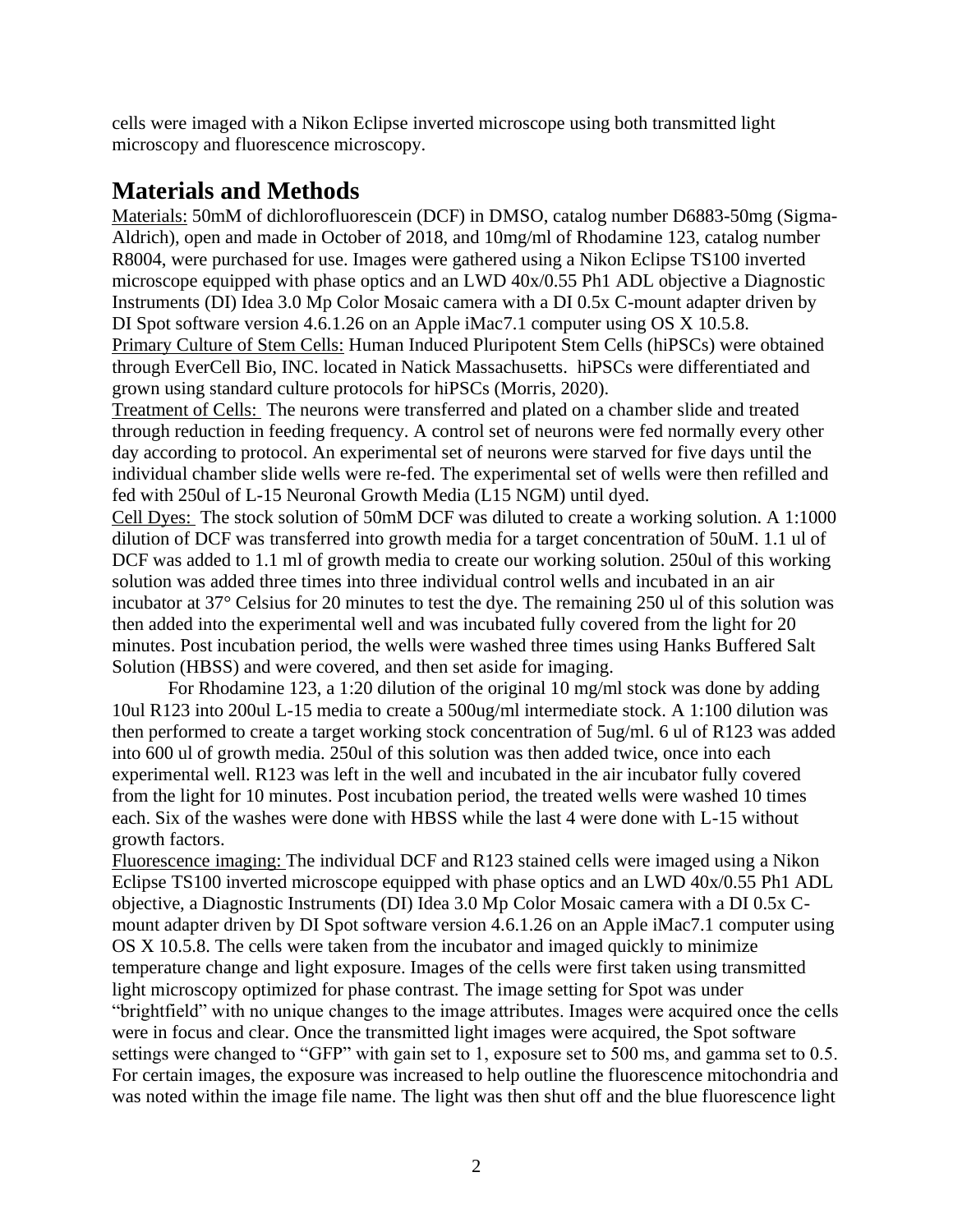was quickly activated for the time necessary for Spot to acquire an image. Any region that was imaged was only imaged once to minimize bleaching.

Image analysis and data collection: Images that were captured using the Spot software were individually uploaded to ImageJ (Version 1.53, Java 1.8.0\_172) on Mac OS X. One control image for DCF, one control image for R123, one experimental image for DCF, and one experimental image for R123 were opened into ImageJ. Images for the DCF wells were analyzed for brightness. Images were taken at random after moving the chamber slide well to a suitable position for imaging. Cell bodies were defined as being round structures with protruding dendritic and axonal formations. Under the general toolbar, all visible cell bodies were encircled using the circular tool drawing selection. The circles were placed within the cell bodies at the point of highest brightness in order to minimize the background frequency that was being applied to our data. Once encircled, the analyze menu in ImageJ was opened and "measure" was selected in order to obtain a mean and a max brightness value over the encircled area. This method was done for both images. A mean of the max brightness values was collected for  $n = 29$ cell bodies that displayed fluorescence activity for ROS in the control well and  $n = 9$  cell bodies that displayed fluorescence activity for ROS in the experimental well. This data was further analyzed via a histogram to display presence of oxidative stress in both cultures.

Images for the R123 wells were analyzed for brightness. Images were taken at random after moving the chamber slide well to a suitable position for imaging. Under the general toolbar, individual mitochondria were selected, and then small circles were placed within the mitochondria using the circular drawing tool in ImageJ. Mitochondria were defined by their position relative to the axon, their threshold fluorescence, and the presence of an ovoid shape. The individual mitochondria were also selected by witnessing a 4-fold brightness increase across 4 pixels at the mitochondrion's edges. The analysis was mainly done on dendritic mitochondria to eliminate bias. Under my explicit criteria, dendritic mitochondria will represent the mitochondria within the culture as a whole. The mitochondria on the cell bodies were overexpressed and layered on top of each other on different focal planes making it unsuitable and inaccurate for analysis of brightness values. The mitochondria were then analyzed by placing the circle tool on ImageJ within the mitochondrial body in order to reduce background fluorescence. These circles within the mitochondria were then analyzed by selecting the analyze menu in ImageJ and by selecting "measure". Most visible mitochondria that fit the criteria listed above were all analyzed so long as they were within the microscopes field of view. To eliminate brightness bias, images of over 155 brightness pixels were removed from the dataset as they were over-exposed and could create inaccurate results.

#### **Results**

To test the hypothesis that oxidative stress leads to a change in mitochondrial charge, human neurons were grown for 9 days in culture. Live cell imaging and fluorescence imaging of DCF for oxidation state and R123 for mitochondrial charge took place to show that both dyes work and that the oxidatively stressed conditions are met. Both dyes showed intense fluorescence brightness in both control dishes meaning that DCF was able to detect reactive oxygen species and that R123 was able to detect individual mitochondrial charges (Figure 1). Mitochondrial dysfunction was simulated through starving these cells for five days. Alzheimer's disease may have a certain pathogenesis originating from mitochondrial dysfunction. Starving these cells attempted to create an environment closely resembling an aged person with oxidatively stressed cells that could lead to mitochondrial dysfunction. After these five days passed, the cells were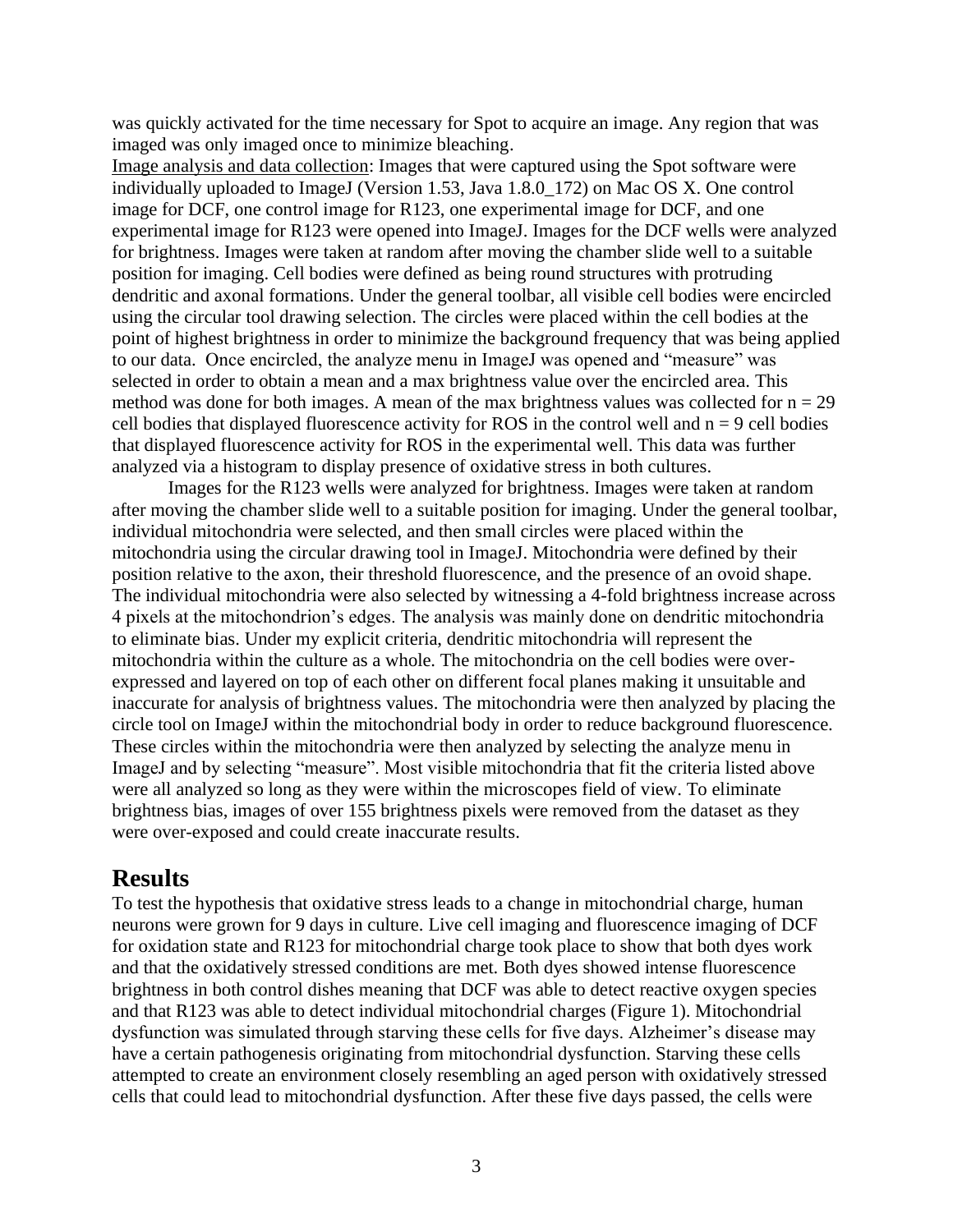again imaged both in live cell imaging conditions and in fluorescence imaging conditions. Cells were seen to be oxidatively stressed in both control and starved conditions in Figure 2 as shown by the outlined fluorescent cell bodies. Quantification of the brightness values for the DCF wells were later analyzed in Figure 4. These results show that this oxidative stress could lead to the large contrast seen between mitochondrial brightness in the outlined mitochondria in the neurons after being stained with Rhodamine 123 in Figure 3. Two histograms were created displaying brightness transmission levels for each set of dyes. Figure 4 displays the similar oxidative stress brightness environment in both control and DCF wells. Figure 5 displays the staggering difference in brightness between the mitochondria in the control group showing greater brightness versus the mitochondria in the starved group showing lesser brightness.



Figure 1: A sample set of images from the control wells. Image (A) is the transmitted light image of the control-fed neurons captured at 40x under phase 3. Image (B) shows the corresponding image of that same well's mitochondria after being stained with Dichlorofluorescein. Image (C) shows a similar transmitted light image captured at 40x under phase 2 of a different well of control-fed neurons. Image (D) shows the corresponding image of that same well's cell bodies after being stained with Rhodamine 123. Notice the brightness pattern for both reactive oxygen species (ROS) in image B and mitochondrial potential in image D.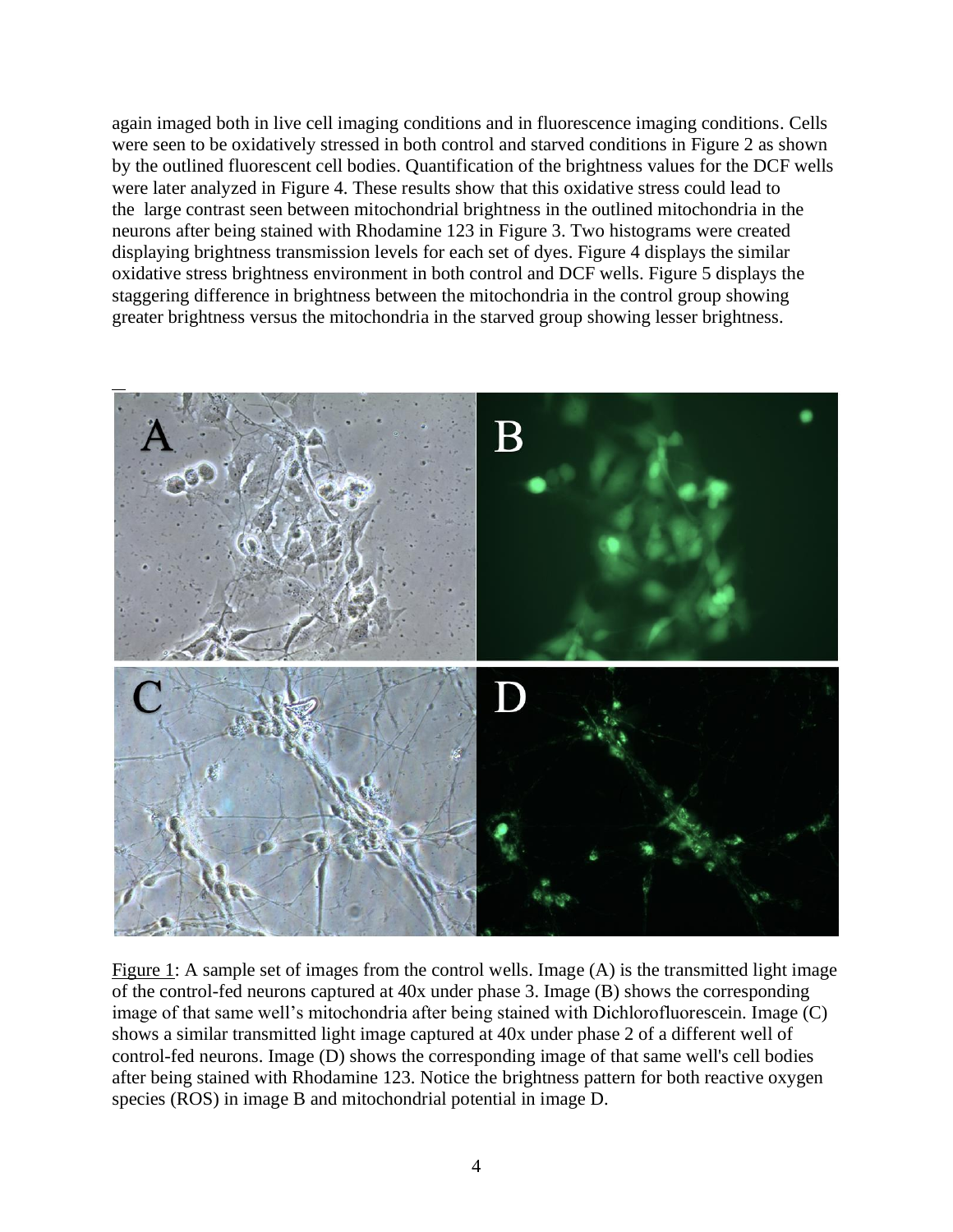

Figure 2: DCF dyed fluorescence images. In these fluorescence images, reactive oxygen species are fluorescing green within the cells. As outlined, individual cell bodies are the structures that are fluorescing, which suggests to us that there may be a reasonable presence of ROS within our neurons in both control (B) and experimental (D) wells. DCF is easily oxidized which causes fluorescence within the ROS in the cells. Notice the brightness between image B and image D.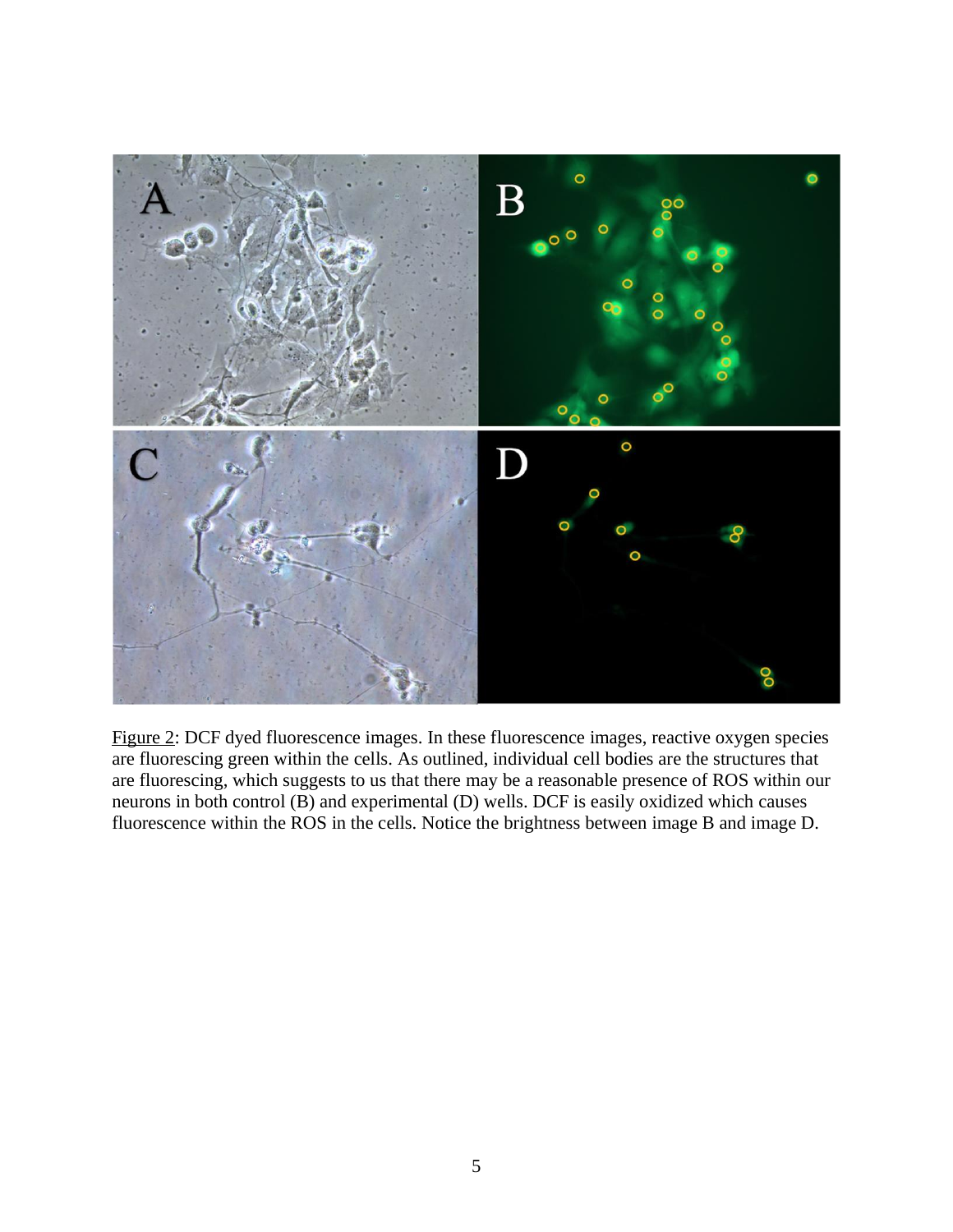

Figure 3: R123 dyed fluorescence images. In these fluorescence images, individual mitochondria are stained. Control well (image B) was stained with R123, imaged, and individual dendritic mitochondria analyzed on ImageJ for brightness data (requires zoom). Experimental well (Image D) was stained with R123, imaged, and individual dendritic mitochondria were analyzed on ImageJ for brightness data. As stated above, the dendritic mitochondria are representative of all the mitochondria in culture and were all selected according to defined criteria within the field of view. Notice the lessening of brightness in image D compared to image B. Loss of potential will result in loss of the dye, which includes fluorescence intensity (Chazotte, 2010). This loss of potential may be attributed to oxidative stress.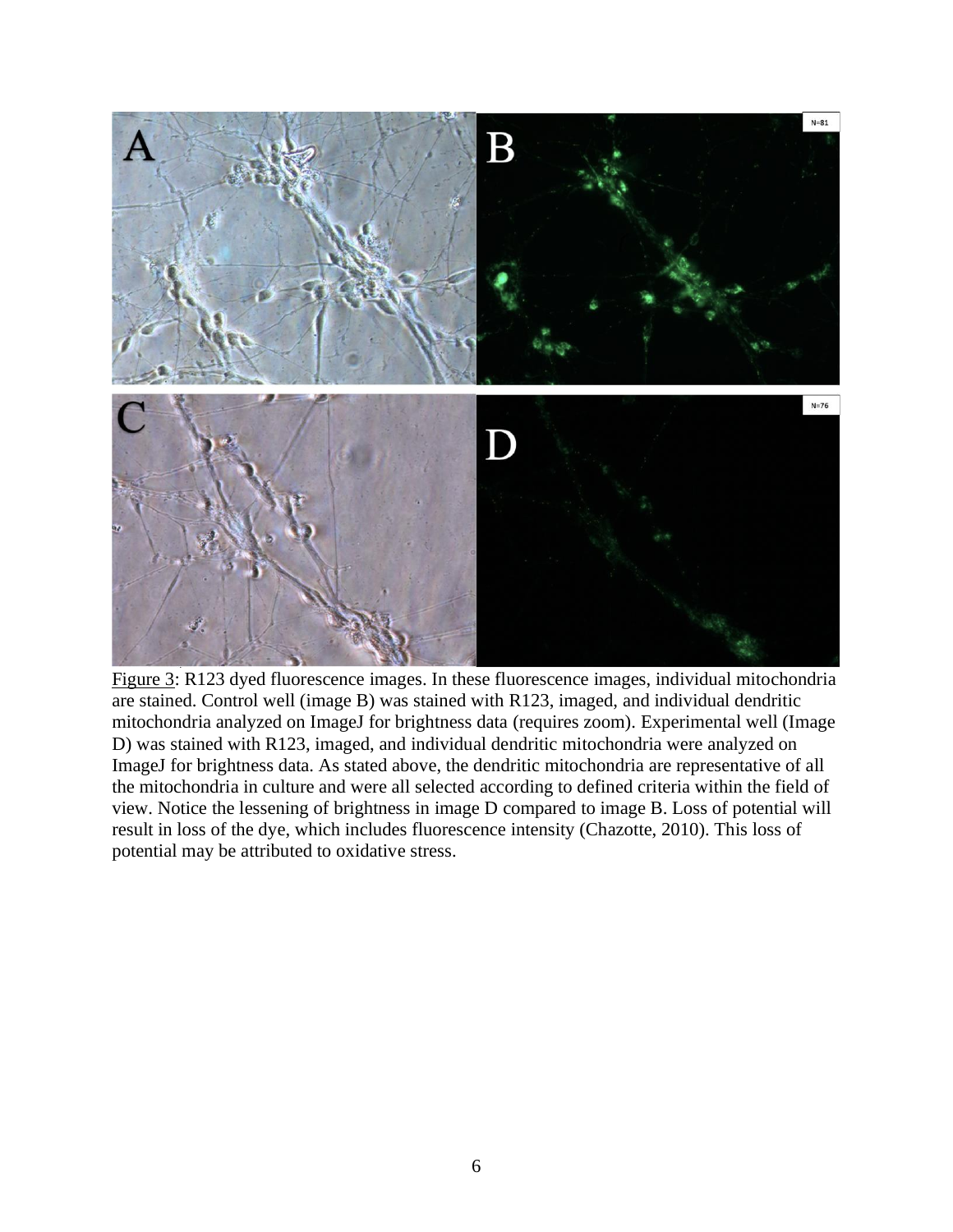

Figure 4: A bar graph relating DCF control group brightness versus DCF starved group brightness. In this image, brightness intensity from all outlined cell bodies within the field of view in each image was averaged and graphed. Notice that both cultures show to endure oxidative stress.



Figure 5: A bar graph relating mitochondrial brightness levels in the Control group versus mitochondrial brightness levels in the starved group. In this image, brightness intensity calculated from all dendritic mitochondria that fit the defined criteria in each image was averaged and graphed. Notice the greater average brightness level in the control group versus the much lower average brightness level in the starved experimental group.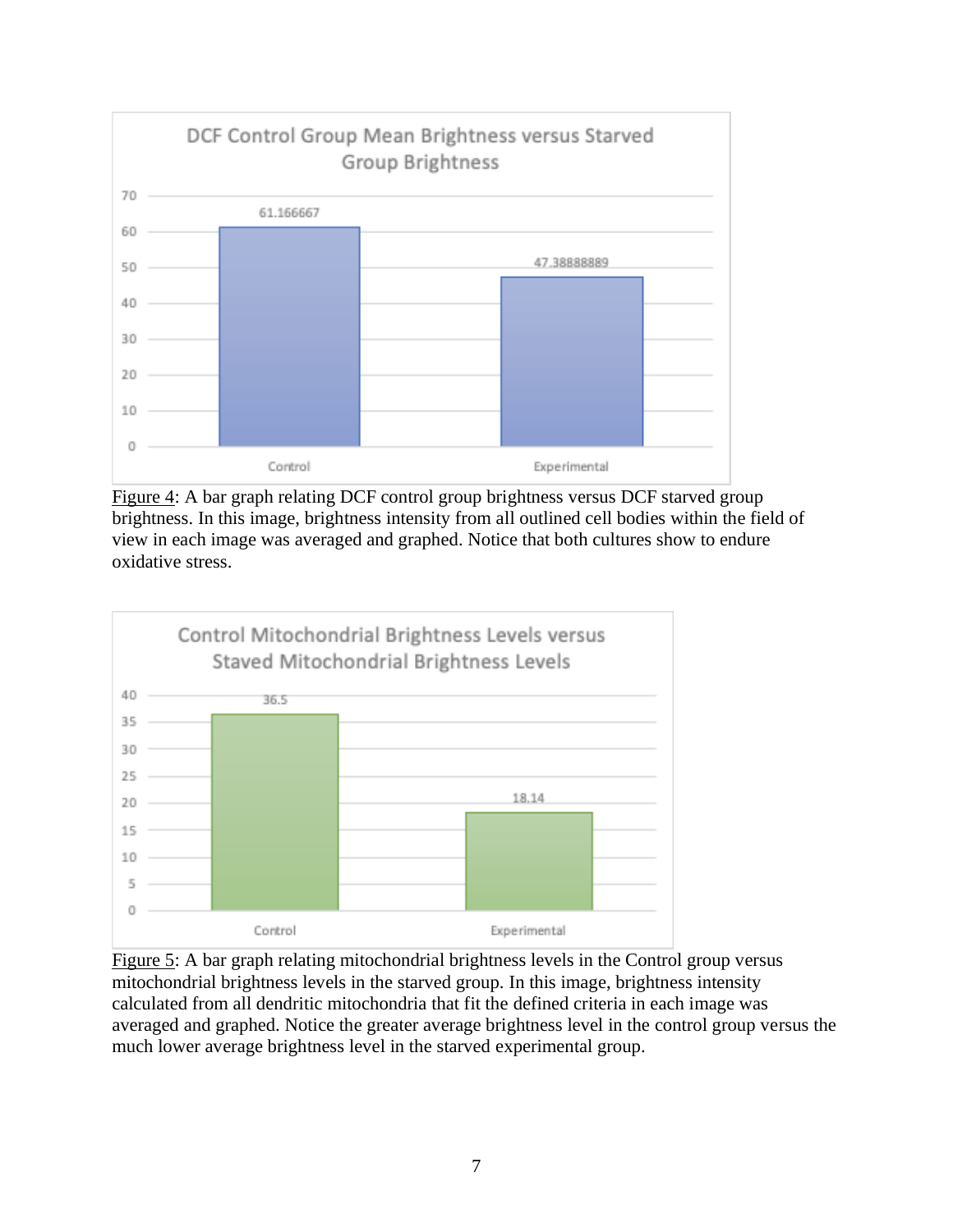#### **Discussion and Conclusions**

This study sought to test that oxidative stress will lead to a change in mitochondrial charge. The preliminary data generated throughout the imaging and analysis of our wells support this hypothesis.

A study in the Journal of Signal Transduction has shown that increased oxidative damage in cells is associated with aging (Cui & Zhang, 2012). This is important when relating to Alzheimer's disease. The vast majority of people that become diagnosed with Alzheimer's are 65 years and older (Cenini & Voos, 2019). Due to old age, oxidative stress could be a factor in the damaging of cells which would lead to mitochondrial dysfunction, and therefore progress the development of Alzheimer's disease (Cui & Zhang, 2012).

The data presented from this study is intriguing in the ongoing study of pathogenesis for Alzheimer's disease. The results with the DCF portion of the study seem to suggest that the cells are oxidatively stressed throughout the experiment. Since oxidative stress may be present, it may show that the damaged and starved cells are important factors in seeing the levels of reactive oxygen species in the culture. The results from the Rhodamine 123 portion of the study may also show that mitochondrial membrane could potentially have decreased consequently from the reduced feeding pattern. In the very bright and fluorescent control well, cells looked to be growing with no treatment and with regular feeding patterns. These findings may have resulted in the vivid and active mitochondria as shown by the R123 stained cells presented above. As the feeding frequency was reduced, these results suggest that the cells got damaged due to oxidative stress which may have further damaged mitochondrial membrane potential. These results seem to show that the reason the starved group results emit a much lower fluorescence was potentially due to much of the mitochondrial membrane potential being lost.

A valid shortcoming can be seen in our DCF image results. In the control set of images, high background noise was detected due to the DCF fluorescing in the media. Many more washes should have been done to reduce the background noise. This noise may have affected the results since higher brightness values within the controls could have unintentionally been analyzed. A different problem that occurred was during the starving of the cells. The air incubator within our lab has low humidity, and therefore our wells were re-fed after five days which ended the starving process prematurely. The wells should have been filled more than protocol standards in order to take the drying problem out of the equation.

Some future experiments that could be performed may include treating the cells with something that could simulate an oxidatively stressed environment. For example, the cells could have been treated with a very low concentration hydrogen peroxide (H2O2). H2O2 has been seen to induce oxidative stress in inflammatory and vascular cells in certain studies (Coyle & Kader, 2007). The cells could have also been starved for a longer time, so long as that the well that the culture is in does not dry up.

These preliminary data regarding oxidative stress and mitochondrial dysfunction may have lasting potential for further studies on neurodegenerative diseases. Alzheimer's disease affects many people worldwide and finding a cure or potential remedy to this disease would save countless lives.